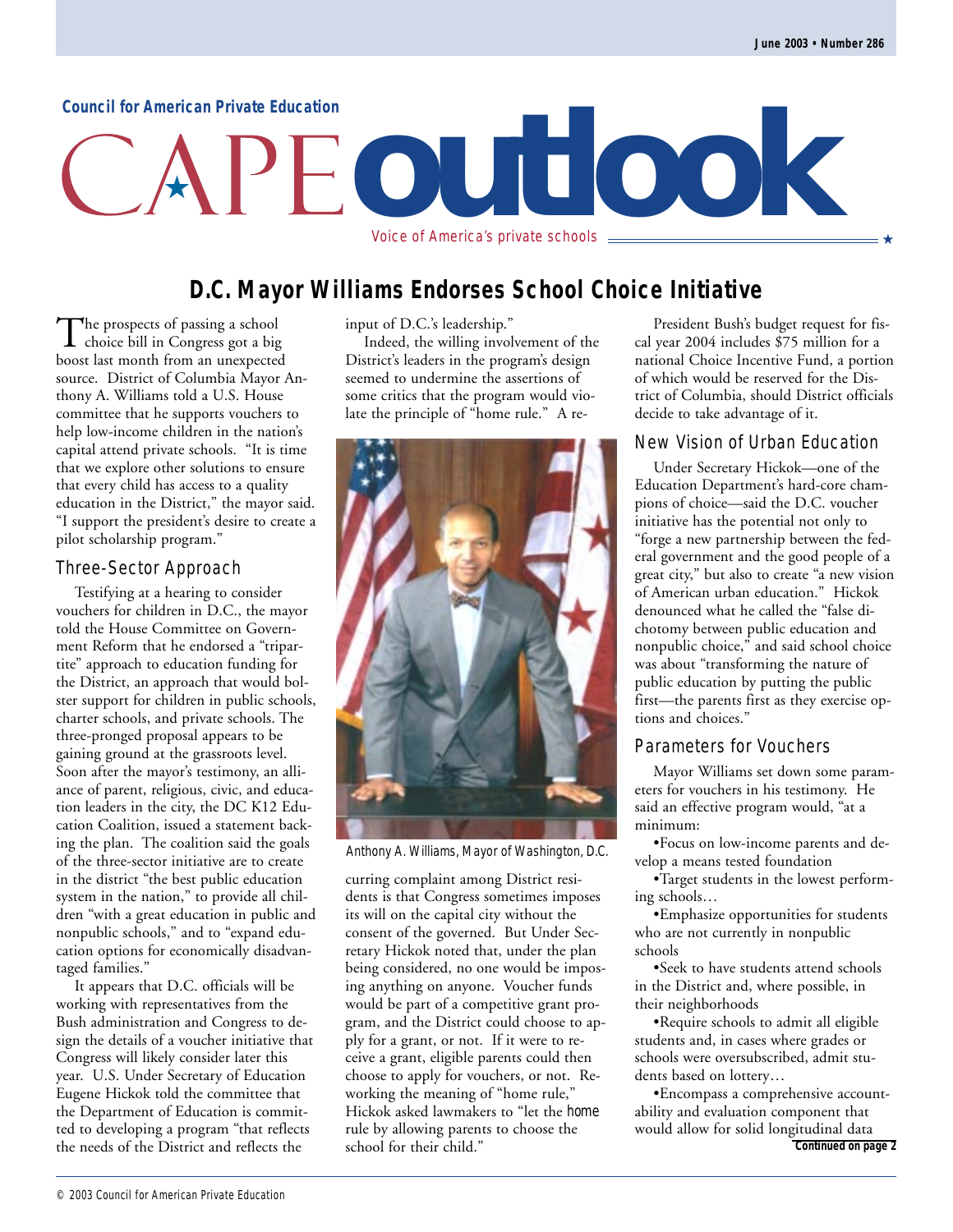## $CAPF$

**CAPE** member organizations: American Montessori Society

Association Montessori International–USA

Association of Christian Schools International

Association of Waldorf Schools of N.A.

Christian Schools International

Evangelical Lutheran Church in America

Friends Council on Education

Lutheran Church–Missouri Synod

National Association of Episcopal Schools

National Association of Independent Schools

National Catholic Educational Association

National Christian School Association

Seventh-day Adventist Board of Education

Solomon Schechter Day School Association

Southern Baptist Association of Christian Schools

Toussaint Institute for Historically Black Independent Schools

United States Conference of Catholic Bishops

28 Affiliated State Organizations

a coalition of national associations serving private schools K-12 Executive director: Joe McTighe

**Outlook is published monthly (September to June) by CAPE. An annual subscription is \$15. ISSN 0271-1451**

13017 Wisteria Drive #457 Germantown, MD 20874 (tel) 301-916-8460 (fax) 301-916-8485 (email) cape@capenet.org

#### **[www.capenet.org](http://www.capenet.org)**

#### **Continued from page 1**

collection and analysis...

•Acknowledge the need for additional supports to help families assess information, and transition and adapt to private schools."

Joining Williams in what one member of Congress called "courageous and historic" testimony in support of vouchers were two other high-ranking D.C. officials: Peggy Cooper Cafritz, president of the D.C. Board of Education, and Kevin Chavous, chairman of the D.C. Council's Committee on Education.

Chavous told the House committee that after years of overseeing education reform efforts, he is "absolutely convinced that no traditional school system can reform itself internally. Reform can only occur through pressure, and the best pressure comes by way of school choice." He called Washington "the greatest city in the world," but said its true greatness "remains hidden behind the closed doors of inequitable educational opportunities" for children. Yes, he said, vouchers "may at first glance appear to be an unorthodox solution," but, he added, "these are unorthodox times."

The committee's chairman, Rep. Thomas M. Davis, III (R-VA), voiced the need for some sort of check on the schools that would enroll voucher students. Under Secretary Hickok responded by saying the most immediate check is the choice of parents. "The goal is not to impose…new restrictions on choice, but to open up more opportunities for choice," he said.

#### Bottom Line Is Children

During his testimony, Mayor Williams said he believes research shows "that school vouchers increase parental satisfaction, boost academic achievement of inner-city African-American students, and increase the likelihood that students will attend and complete college." He said that when one sets aside "all the arguments, and all the ideology, and all the steam and hot air," the bottom line is children: children "who aren't getting the education they should be getting"

and children whose parents want vouchers. "I believe I have an obligation to represent all of the children of our city," the mayor said, "and I humbly assert that this is leadership, and I humbly assert that this is democracy."

#### Bleeding Funds From Public Schools

Delegate Eleanor Holmes Norton (D-DC), who vigorously opposes vouchers, argued that the proposed program would bleed funds from public schools. But voucher supporters disputed her claim, saying the choice incentive would be funded with new money over and above the District's regular allocation. If the District chose to apply for a grant from the Choice Incentive Fund, the additional money would enable thousands of children to attend private schools while allowing the District's full education allocation to be distributed among fewer students, thereby upping the per-pupil expenditure and probably reducing class size. If the District decided not to seek a grant—in effect turning down additional funds to educate the city's children—the money would presumably be made available to other willing jurisdictions.

#### Amount of Voucher

Somewhat paradoxically, Delegate Norton, who spoke the most against the program at the hearing, said the vouchers would have to be large enough to help low-income parents attend private schools. She recalled a conversation during a call-in show in which a mother claimed she was too poor to afford the family's share of tuition under an existing privately funded voucher program. "If in fact you're for these vouchers for low-income parents," Norton asked Kevin Chavous, "don't you also have to be for paying the full freight in order for them to go to these schools?" Chavous agreed that the vouchers had to be large enough for poor families to cover the complete cost of attending what he called a "great neighborhood private school." If there's going to be a voucher program, he said, "it has to be meaningful; it can't be partial."

#### **Secondary Schools** All Schools Catholic Other Religious Non-Sectarian **Average U.S. Private School Tuition: 1999-00** K-12 **Schools** All Levels **Elementary Schools**  $\frac{$4,689}{\$3,267}$  \$6,053 \$6,779  $\text{\$3,236}$   $\text{\$2,451}$   $\text{\$4,845}$   $\text{\$6,780}$  $\frac{$4,063}{4,260}$  \$3,503 \$6,536 \$4,260 \$10,992 \$7,884 \$14,638 \$12,363 **Quick Stats**

Source: Table 61 of the new *Digest of Education Statistics 2002*, National Center for Education Statistics, U.S. Department of Education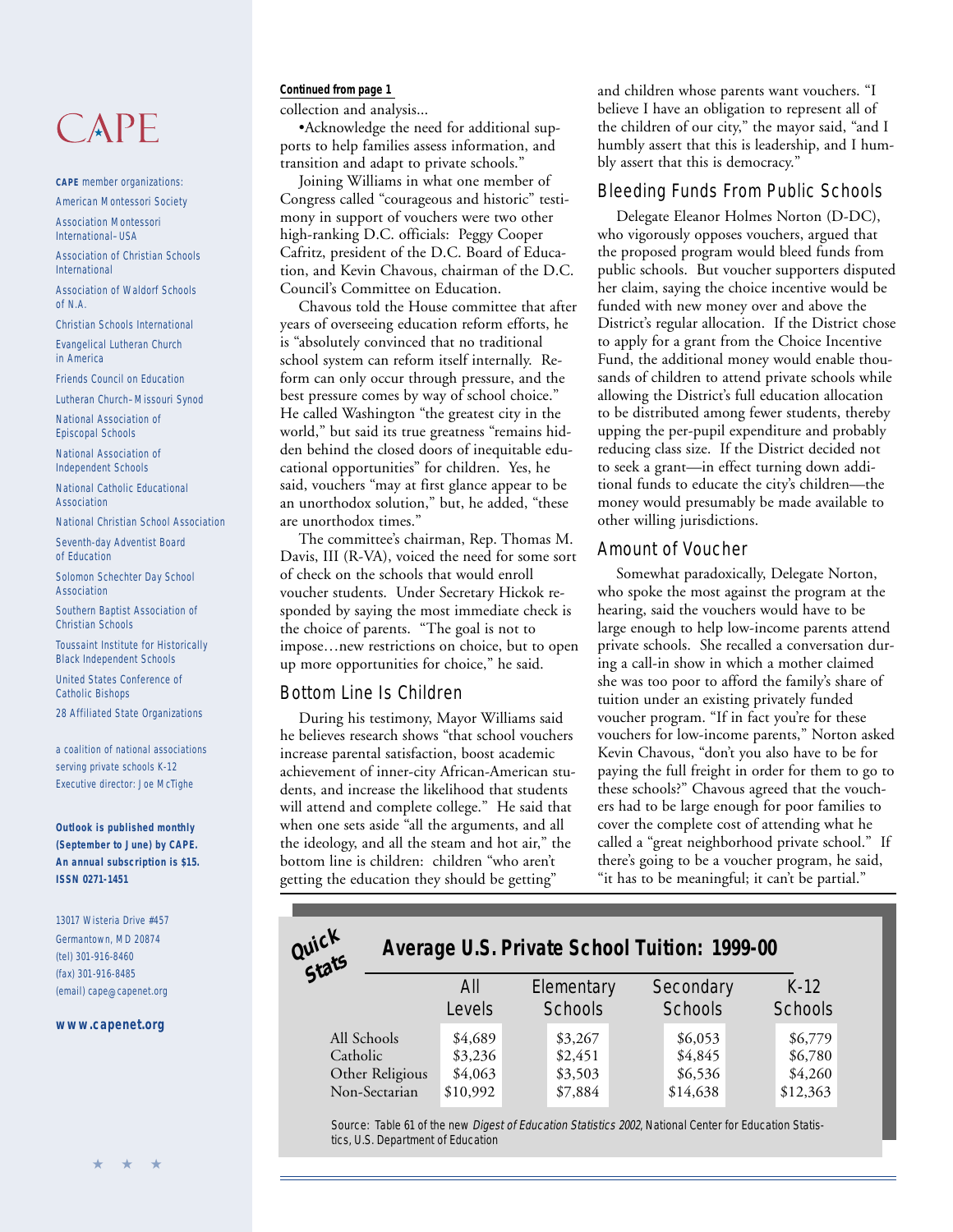#### **Private School Parents Pleased With Schools**

more satisfied with their schools than parents of children in public schools.

A report released last month by the National Center for Education Statistics shows that 75 percent or more of private school parents in 1999 were "very satisfied" with the schools their children attended, as well as with the

Parents of children in private schools are **they attended a general meeting at the school**, **Hear Blaine Case** went to a parent conference, attended a school event, or volunteered or served on a school committee.

> Private school parents are also more likely than their public school counterparts to expect their children to attend and graduate from a four-year college after high school. As suggested

> > by its title, the study tracks the percentage of children in choice-related schools from 1993 to 1999. During that period, the number of children in grades 1-12 in public assigned schools decreased from 80 percent of the school-age

#### **Percentage of Students in Grades 3-12 With Very Satisfied Parents by Type of School (1999)**

| Parents very<br>satisfied with | Public<br>Assigned | Public<br>Chosen | Private<br>Religious | Private<br>Other |
|--------------------------------|--------------------|------------------|----------------------|------------------|
| School                         | 48                 | 62               | 80                   | 76               |
| Teachers                       | 54                 | 62               | 76                   | 75               |
| Academic Standards             | 53                 | 63               | 81                   | 79               |
| Order and Discipline           | 54                 | 63               | 87                   | 80               |

Source: Table 3, Trends in the Use of School Choice: 1993 to 1999, National Center for Education Statistics, U.S. Department of Education, May 2003

teachers, academic standards, and discipline in those schools. The average percentage of very satisfied private school parents was about 30 points higher than that of parents whose children had been assigned a public school, and about 16 points higher than that of parents who had chosen their children's public school (see chart).

*Trends in the Use of School Choice: 1993 to 1999* also shows that students in private schools are more likely than other students to have parents who are "involved with their schools." More parents of students in private schools than those of students in public schools said

population to 76 percent, while the enrollment in public choice schools went from 11 percent to 14 percent. The percentage of the nation's children enrolled in private schools remained nearly constant.

In addition to tracking trends in school choice and measuring parent satisfaction, the study looks at student demographics in private schools and public schools by race, gender, household income, disability status, and other characteristics.

To download the report, visit the NCES Web site at: [http://nces.ed.gov/pubsearch/pubsinfo.](http://nces.ed.gov/pubsearch/pubsinfo.asp?pubid=2003031) [asp?pubid=2003031](http://nces.ed.gov/pubsearch/pubsinfo.asp?pubid=2003031).

#### **Blacks, Hispanics Support Vouchers More Than Whites**

Fifty-seven percent of African Americans, 61 percent of Hispanics, 51 percent of whites, and 52 percent of the general population support school vouchers, according to a poll released last month by the [Joint Center for Political and](http://www.jointcenter.org/) [Economic Studies.](http://www.jointcenter.org/)

Support for vouchers is even stronger among respondents with children and among respondents in certain age brackets. When asked the survey's voucher question ("Would you support a voucher system where parents would get money from the government to send their children to the public, private, or parochial school of their choice?"), 67 percent of black and Hispanic respondents who have children said yes, as did 56 percent of the general population with children. Within the 26-35 age subgroup,

70 percent of blacks, 58 percent of Hispanics, and 63 percent of the general population voiced support for vouchers.

In another finding, the survey shows that people are pretty much all over the lot in estimating private school tuition costs. One question asked, "How much do you think the average private school charges for tuition?" Respondents were forced to choose from four answers: \$2,500, \$3,500, \$5,000, and \$10,000 or more. Within the general population, 11 percent chose \$2,500, 19 percent chose \$3,500, 30 percent chose \$5,000, and 20 percent chose \$10,000 or more. Another 20 percent said they didn't know. (See the table on page 2 to find out how well the responses match up with actual private school tuition rates.)

# **Supreme Court to**

★ ★ ★

Last year the U.S. Supreme Court decided that state tuition assistance to students attending religious schools is constitutionally permitted. Last month the court agreed to take a case that would determine whether such assistance—at least under certain circumstances—is constitutionally required.

At issue in Davey v. Locke is a Washington State policy that denies state-funded "Promise Scholarships" to otherwise qualified college students who choose to major in theology. The U.S. Court of Appeals for the Ninth Circuit ruled last year that the state's policy "discriminates on the basis of religion." The court required the state to provide a scholarship to Joshua Davey, a major in pastoral ministries at Northwest College, an evangelical Christian institution. Washington Governor Gary Locke appealed the ruling to the Supreme Court.

The case takes on huge significance in the school choice arena because Washington State defended its discriminatory action on the basis of a state constitutional provision banning the appropriation of public money for "any religious worship, exercise or instruction, or the support of any religious establishment." Numerous states have similar provisions, called Blaine Amendments, in their constitutions, and those provisions have been interpreted by some state executives, lawmakers, and judges as disallowing aid that would otherwise be considered valid under the federal Constitution.

According to the Institute for Justice, the case "raises squarely" the issue of whether a state's Blaine Amendment violates the First Amendment. IJ says a clear victory in the Supreme Court "could wipe away the largest remaining legal obstacle to school choice."

★ ★ ★